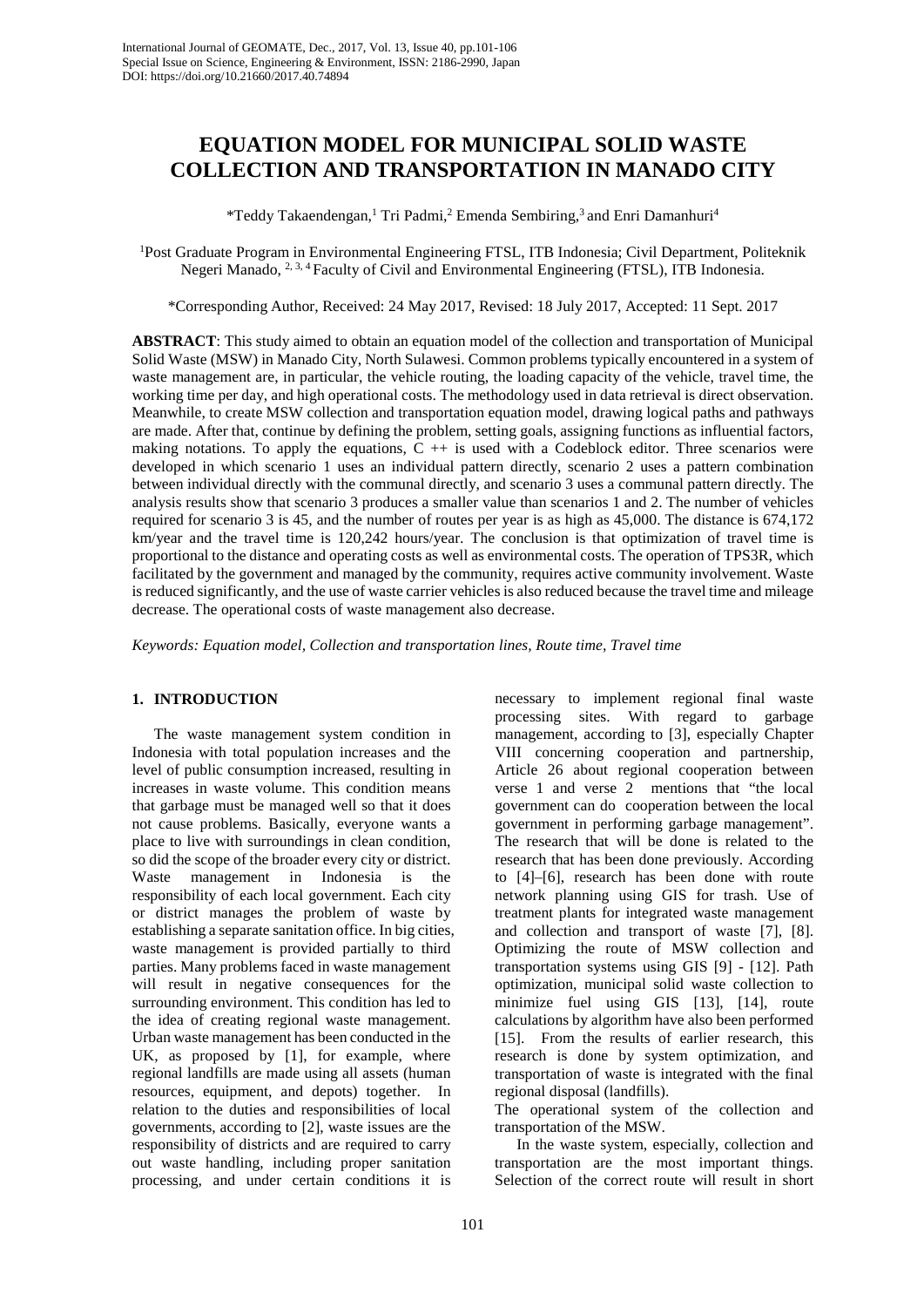distance and travel time so that the efficiency and effectiveness of collection and transportation activities will be achieved.

In the selection of appropriate routes, factors that must be considered include traffic, productive waste sources, and placement of polling stations (TPS).

The most influential main factors are travel time, travel time value and travel cost [16]. With regard to operational costs, the influencing factor is the number of workers. The use of fuel in a year can be calculated from the distance traveled per cycle route (km/route) and the vehicle's fuel consumption (km/L). Vehicle maintenance costs can vary depending on the age and type of vehicle [17].

In planning the operation of an efficient and effective transportation system [18], the following limitations should be considered:

- Use the shortest possible transport routes and with the smallest possible obstacles.
- Using a transport vehicle with the maximum capacity / carrying capacity.
- Using fuel-efficient transport vehicles.
- Can utilize the maximum work time by increasing the number of workload as much as possible by increasing the number of workloads / ritations of transportation.

Direct Individual System

For direct individual systems or door-to-door systems, ie collection and transport of waste, the garbage transport system may use the following transport patterns:

- Vehicle out of the pool and go straight to the garbage collection path.
- The garbage truck stops by the roadside in every house to be serviced, and the workers pick up the trash and fill the trash can full.
- Once fully charged, the truck goes directly to the Final Processing Place (TPA).
- From the final processing site, the vehicle returns to the next service line until the last shift, then returns to the pool.

## Direct Communal System

 In a direct communal system; garbage collected in a communal container (garbage bin, container, collection point without construction) which is then transported by garbage truck. The garbage transport system may use the following transportation patterns:

- Vehicles come out of the pool and go straight to the point of collection
- The garbage truck stops at the collection point to be served, and the worker picks up the trash and fills the trash can full.
- Once fully charged, the truck goes directly to the Final Processing Place (TPA).

• From the final processing site, the vehicle returns to the next service line until the last shift, then returns to the pool.

## **2. MODEL AND METHODOLOGY**

The research location is Manado city. The city of Manado is located on the tip of the island of Sulawesi and is the largest city among several cities in the region of North Sulawesi and is the capital of North Sulawesi province. Geographically, Manado City lies between  $1 \degree 25$  '88 "and  $1 \degree 39$  '50" north latitude and 124 ° 47' 0 0 "and 124 ° 56" 00 "east lo ngitude [2.17].

The model of collection and transportation in this study will be integrated with the final regional disposal.

The collection and transport model is designed by creating a travel path from the starting point of the movement to the location of the garbage collection to the point where the vehicle's capacity is full, and back to the starting point, hereinafter referred to as one route cycle (see Figure 1). This model consists of several parameters, namely distance, vehicle speed, and time required to disassemble the load at each collection/transfer point and landfill.



Figure 1. Model of cycle route

Where:

- The collecting and transporting vehicles move from the starting point or Point 0 (TPA) and then head to the collection point 1 (TP1).
- Vehicle speed  $(V_1)$  in empty condition  $\pm$  40 km/h, with a certain distance  $(d_1)$ . In TP1, the time required to load the waste  $(t_{bm1})$  is calculated.
- After hauling all the waste in TP1, the vehicle moves towards TP2. The speed of vehicle (V2) moving towards TP2 is 10 km / h, with distance (d2). Load load time (tbm2) is calculated.
- All waste in the TP1, TP2, TP3...TPn is transported by garbage transport vehicle.
- If the volume of waste collected and transported is the same as the capacity of the transport vehicles, then the transport vehicles go back to the TPA to be emptied.
- The speed of garbage collection and transport vehicle (V3) to TPA (in full condition) is 40 km/hour.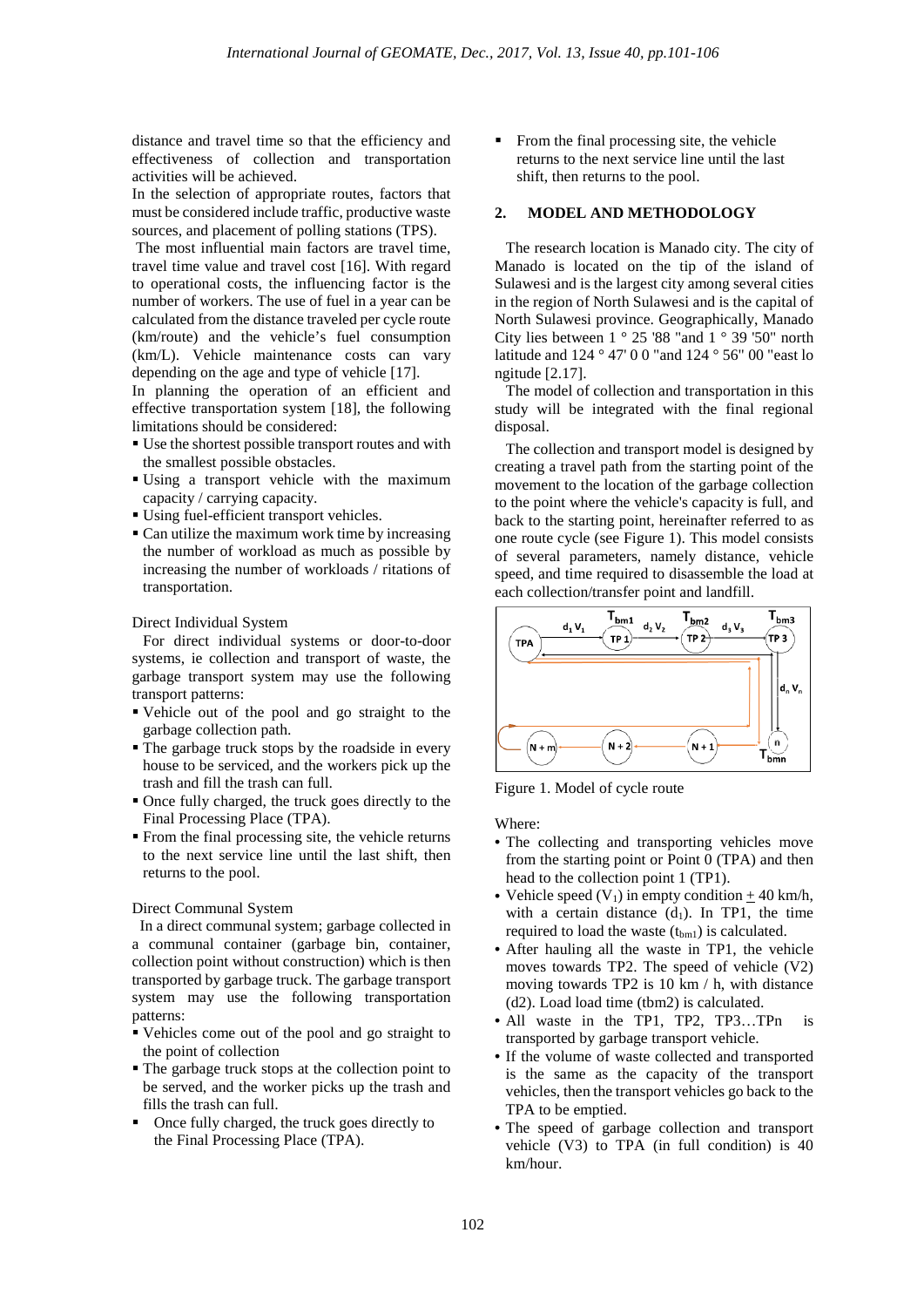• The next route can be done if the work time still available.

The distance between the points and the speed of the vehicles are measured directly in the field. The time of waste loading at the points of collection and that of unloading at the landfill site are based on the results of the movement study, and attention is paid to the number of working hours per day and the capacity of the vehicle. The modeling is continued by determining the objective function that will be the main objective, then determining the notation of influencing factors and building the following equation:

The objective function in this modeling is determined to minimize the time traveled, namely:

$$
\text{Min Wt} = \text{Min} \left[ \text{T}_1 + \text{T}_i + \text{T}_n \right] \tag{1}
$$

Description:

 $T_1$  [the time required to travel from Point 0 (landfill/TPA) toward P1 (TP1)]

$$
T_1 = \frac{d\left[0.1\right]}{V1} \tag{2}
$$

where:

 $d_{[0,1]}$  = distance from Point 0 (TPA) to Point 1 (TP1)

 $V_1$  = vehicle speed

 $T_i$  (time required to travel from point 1 (TP1) to the next point (TPn) added to the time required for loading/unloading at each point of the collection)

$$
T_i = \sum_{i=1}^{n} \frac{d[i, i+1]}{V2} + \text{Tbm}_i \tag{3}
$$

where:

 $d_{[i, i+1]}$  = Distance between collection point *i* and *i*+*1*, for  $i = 1, ..., n - 1$ 

 $V_2$  = vehicle speed

- Tbmi  $i =$  time taken to load/unload at the collection point *i*
- $\bullet$  T<sub>n</sub> [the time it takes to travel from Point n (end) point) to Point 0 (TPA)]

$$
T_n = \frac{d [n.0]}{v3} + Tbm_0 \tag{4}
$$

where:

 $d_{(n,0)}$  = distance from Point n (end point) to Point  $0$  (TPA)

 $V_3$  = vehicle speed

 $Tbm_0$  = Time required to load/unload at TPA

## **Constraints**

To optimize the path of the vehicle and waste collection transporters, then determined the variables in the modeling of Distance, where the distance that has been determined divided by the speed of the vehicle will result in the travel time of the vehicle.

## Volume of trash transported

After the travel time has been obtained, the modeling is limited by restrictions (constraints), which are specified as follows:

- The number of working hours cannot exceed the maximum work schedule.
- The volume of waste transported cannot exceed the capacity of the vehicle.
- The whole of the volume of waste from every collection point must be transported.

Limitation I: The travel time should not be greater than maximum working hours.

Based on the above variables and constraints, the time logic traveled based on the distance and speed of the vehicle are:

$$
[T_1 + T_i + T_n] < JK \tag{5}
$$

where JK is the working time.

Equation  $(2)$ ,  $(3)$ , and  $(4)$  are substituted into Eq. $(1)$ , so the resulting equation is:

$$
\frac{d(0,1)}{v1} + \sum_{i=1}^{n} \frac{d[i,i+1]}{v2} + \text{Tbm}_{i} + \frac{d(n,0)}{v3} + \text{Tbm}_{0} \le \text{JK} \qquad (6)
$$

Limitations II: The volume of waste transported cannot exceed the capacity of the waste transport vehicles.

The amount of waste transported is the accumulation of each collection point, which is limited by the capacity of the garbage transport vehicle. If Vk is the volume of waste transported on route k and Vvehicle is the capacity of the vehicle, then the following conditions must be met for each route:

$$
V_{\text{Vehicle}} \quad \forall \geqslant V_k, \ k = \{1.2,...,n\} \tag{7}
$$

The above condition states that the accumulation of waste transported must be less than or equal to the capacity of the vehicle, where n is the number of routes.

Limitation III: The whole of the volume at each waste collection point must be transported.

Assuming that we have *m* garbage collection points and that Vi is the volume of trash at each garbage collection point in- *i*, then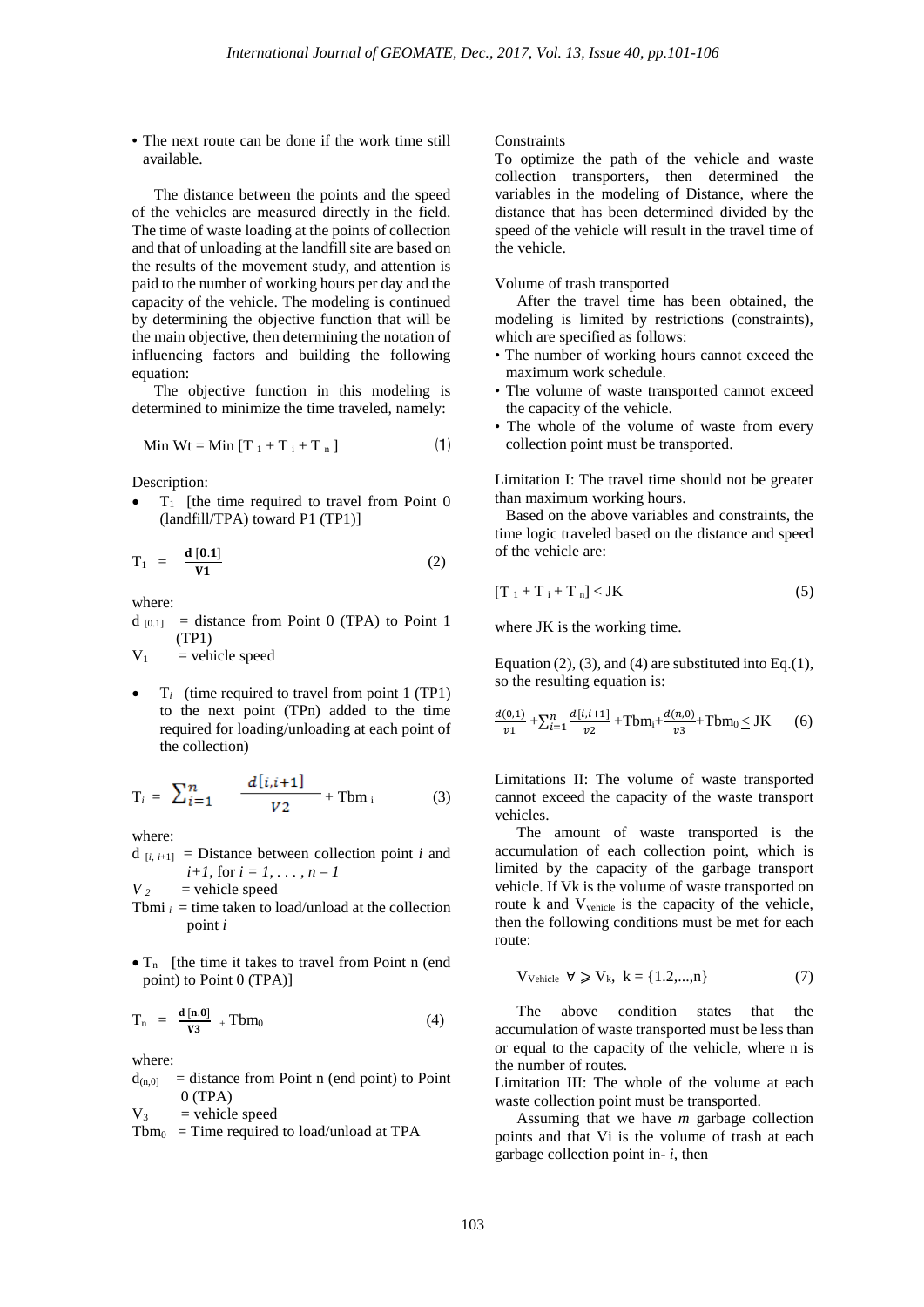$$
Vk = \sum_{i=1}^{m} Vi \tag{8}
$$

So  
\n
$$
\sum_{k=1}^{n}Vk - \sum_{i=1}^{m}Vi = 0
$$
\n(9)

Equations (8) and (9) state that at each point of collection, all waste has been transported.

After generating a mathematical model, an algorithm is generated to obtain a sequence in coding by using a "code block" with  $C + 1$  language. Its algorithmic form is as follows:

1) Specify all nodes with the status has not been assigned; 2) start with the first route  $r = 1$ ; and the first route begins; 3) if all nodes have been assigned, then stop; 4) for each assigned node, limited by the capacity of the vehicle; 5) if the accumulation of volume (qi) at each collection point is equal to the capacity of the vehicle; 6) the vehicle must return to Final Processing Place to be emptied;7) If travel time is less than working hours, then create a new additional route; 8) go back to step 3; 9) if travel time is less than working hours, then go to step 10; 10) form a new additional route,  $R = r + 1$ ; go back to step 1; 11) stop.

## **3. RESULTS AND DISCUSSION**

The latest data on the condition of the collection system of municipal solid waste in the city of Manado indicated that the number of TPSs in Manado City is 575 units. The types of waste transfer and containers used over the whole of Manado were as follows:

- 349 collection points with a capacity of 15-20 L
- 21 points with a capacity of  $2 \text{ m}^3$
- 37 units of 2  $m<sup>3</sup>$  trash bins
- $\bullet$  40 units of 1 m<sup>3</sup> waste carriages.
- 17 units of 40 L trash cans
- 76 units of 20 L trash bins, and
- 35 units of 6  $\text{m}^3$  containers

From the data that have been obtained, three scenarios for the waste transportation system were developed.

Scenario I: Using individual patterns directly (existing conditions)

Scenario II: using individual and communal patterns directly (Placement of TPS and set the vehicle path)

Scenario III: Using the communal pattern directly (TPS) and using TPS3R. (Placement of TPS and addition of TPS3R, and find the shortest path of vehicle).

3R is a waste treatment process.

3R means reducing, recycling, and reusing.

So TPS3R is a TPS that has facilities for 3R. Analysis and calculation is done by using equation model whose objective function minimizes travel time. The result is:

## **3.1 Travel time/year**



Figure 3. Travel time vs. scenario

By arranging the garbage collection system using the communal pattern directly, it can be seen that the travel time is less than the scenario I and II (Figure 3). By minimizing the travel time, so the number of routes, the mileage in scenario III shows fewer numbers than in the other two scenarios, as shown in Figure 4, 5, and 6.



Figure 4. Number of routes vs. scenario



Figure 5. Vehicle mileage vs. scenario

With the amount of waste of 1149.36  $\text{m}^3$  / day, the number of garbage transport vehicles required in each scenario is as follows: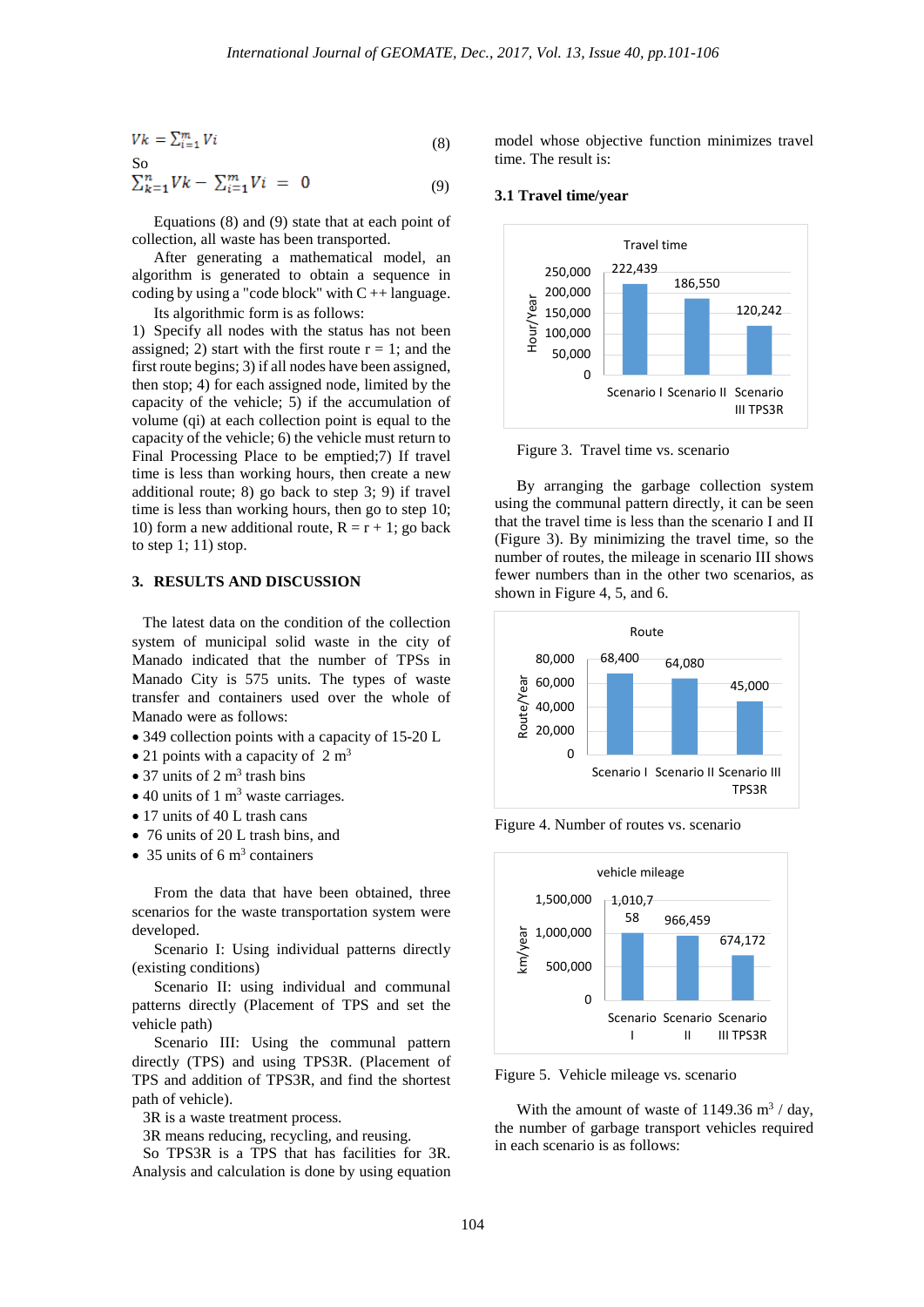

Figure 6. Number of vehicles vs. scenario

#### **3.2 Vehicle Costs**

The results of the calculation of the travel time and the distance traveled show that the third scenario has the lowest value. This will affect the financing. The operational costs and the cost to the environment are strongly influenced by the distance traveled by the vehicles. The operational cost of scenario 1 is Rp 7,714,200,000, that of scenario 2 is Rp  $5,934,000,000$ , and that of scenario  $3$  is Rp 4,423,500,000. The cost scenario can be seen in Figure 7:



Figure 7. Operating Costs vs. scenario

Environmental costs are calculated using "carbon footprint". Carbon emissions will be converted into currency values. The minimum mileage will affect the use of fuel oil. The use of fuel is one factor that is very influential in the calculation of environmental costs. Figure 8 shows the environmental costs for each scenario. Scenario III has the least value of Rp 1,434,638.



Figure 8. Environmental costs vs. scenario

### **4. CONCLUSION**

From the results of the analysis and evaluation that have been done, it can be concluded that:

1. The equation was created not for optimization, but to find the optimal choice among several scenarios**.** 

2. Minimization of travel time produces a minimal value also for mileage, operational costs, and environmental costs.

3. Reduction of waste through the 3R program showed significant results, so the number of garbage transport vehicles is also less because of the travel time, the mileage decreases.

#### **5. ACKNOWLEDGMENTS**

The authors would like to thank the Government of North Sulawesi province, especially the city of Manado, which provided the data for this research. The Ministry of Research, Technology, and Higher Education, also provided financial supports.

#### **6. REFERENCES**

- [1] McLeod, F., Cherret, T., Quantifying the Transport Impact of Domestic Waste Collection Strategies, Waste Management 28, 2008, pp. 2271–2278
- [2] Law of the Republic of Indonesia Number 32/2005 Concerning Local Government
- [3] Law of the Republic of Indonesia Number 18 Year 2008 about Garbage Management
- [4] Baaj, H, M., Suleiman, A., Chaparrofarina, Miguel, Pijawka, K. David, Design of routing networks using heading geographic information systems: applications to the solid and hazardous waste transportation planning, 1995.
- [5] Samina T. Panwhar and Robert Pitt, Development Of A Gis-Based Hazardous Materials Transportation Management System, Department of Civil and Environmental Engineering, University of Alabama at Birmingham Alabama 35294
- [6] [Zhu Y,](http://www.ncbi.nlm.nih.gov/pubmed?term=Zhu%20Y%5BAuthor%5D&cauthor=true&cauthor_uid=20103571) [Lin CJ,](http://www.ncbi.nlm.nih.gov/pubmed?term=Lin%20CJ%5BAuthor%5D&cauthor=true&cauthor_uid=20103571) [Zhong Y,](http://www.ncbi.nlm.nih.gov/pubmed?term=Zhong%20Y%5BAuthor%5D&cauthor=true&cauthor_uid=20103571) [Zhou Q,](http://www.ncbi.nlm.nih.gov/pubmed?term=Zhou%20Q%5BAuthor%5D&cauthor=true&cauthor_uid=20103571) [Lin CJ,](http://www.ncbi.nlm.nih.gov/pubmed?term=Lin%20CJ%5BAuthor%5D&cauthor=true&cauthor_uid=20103571) [Chen C,](http://www.ncbi.nlm.nih.gov/pubmed?term=Chen%20C%5BAuthor%5D&cauthor=true&cauthor_uid=20103571) Cost optimization of a real-time GIS-based for hazardous waste transportation.
- [7] Rathi, S., 2007, Optimization model for integrated municipal solid waste management in Mumbai, India.
- [8] Hřebíček, J., Soukopová, J., 2010, Integrated Model of Municipal Waste Management of the Czech Republic.
- [9] Bhambulkar, A.V, 2011, Municipal Solid Waste Collection routes optimized with Arc GIS Network Analyst, International Journal Of Advanced Engineering Sciences and Technologies (IJAEST), Vol. 11, No. 1, pp. 202–207
- [10] Chalkias, C., Lasaridi K, 2009, A GIS based model for the optimization of Municipal Solid Waste Collection: The Case Study of Nicea, Athens,